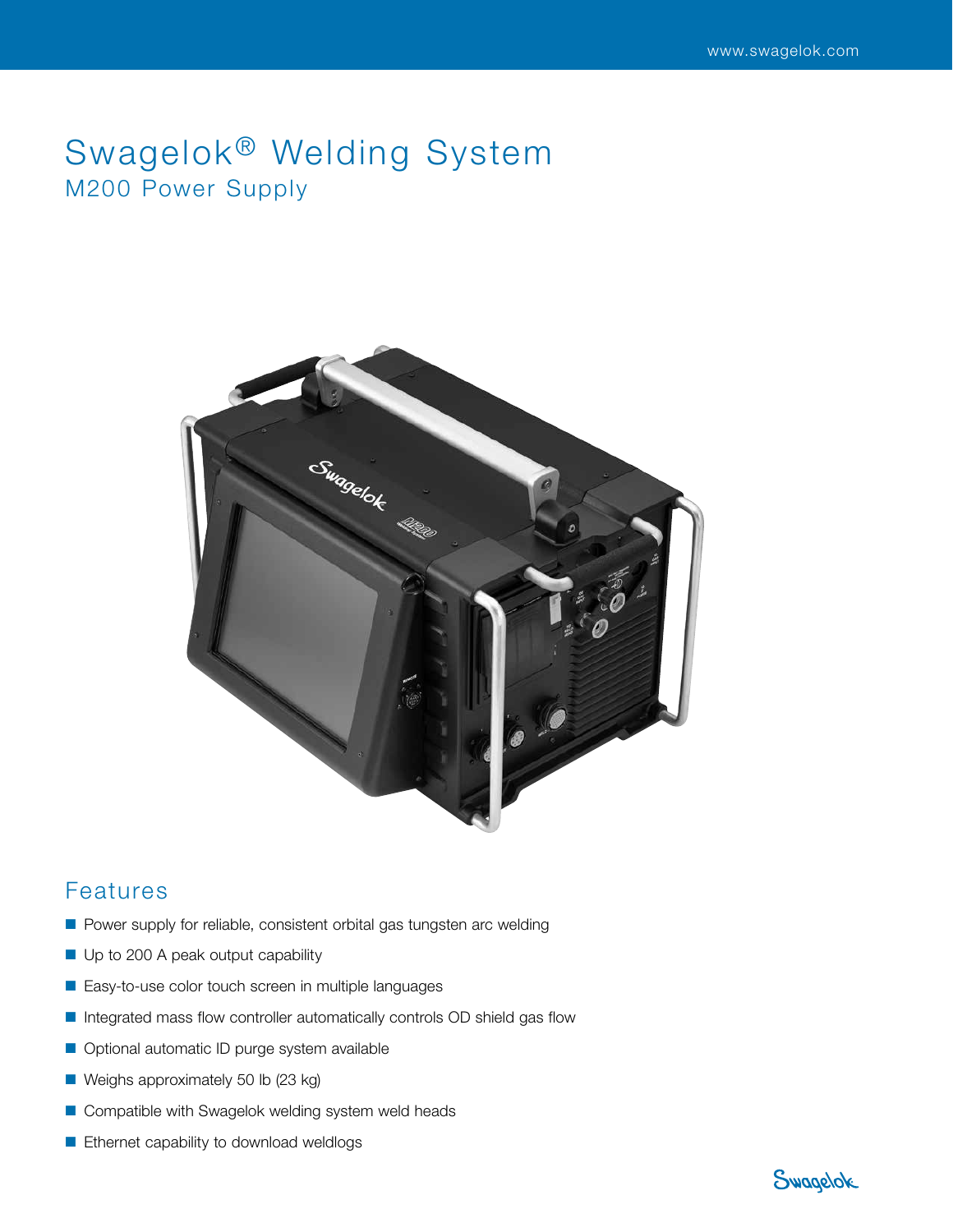#### 2 Tubing, Tubing Tools, and Welding System

### Features

The Swagelok welding system M200 power supply offers precision and control combined with easy-to-use touch-screen operation for orbital welding.

- High-resolution 12.1 in. (30.7 cm) color SVGA industrial touch screen
- Integrated mass flow controller automatically controls OD shield gas throughout the weld cycle
- Up to 200 A peak output capability
- Multiple weld procedure data entry options
	- Automatic weld procedure generation includes 15 different material options
	- Simplified manual weld procedure entry
- Monitoring and recording of weld output performance
- Low EMI arc start technology
- Multiple language capability, including Chinese (simplified and traditional), English, French, German, Japanese, Korean, Russian, Spanish, and Swedish
- Meets CE, RoHS (EU), CCC (China), and Canadian requirements

## Technical Data

#### Power

Input: 100 to 230 V (ac); Output: 2 to 200 A (dc)

#### Service Ratings<sup><sub>①</sup></sup></sub>

| Input      | Average<br><b>Output</b> | Duty<br>Cycle <sup>2</sup> |  |
|------------|--------------------------|----------------------------|--|
| 100 V/20 A | 95 A                     | 100 %                      |  |
| 115 V/20 A | 100 A                    | 100 %                      |  |
| 200 V/20 A | 140 A                    | 60 %                       |  |
| 230 V/16 A | 120 A                    | 100 %                      |  |
| 230 V/16 A | 200 A                    | 25 %                       |  |

➀ See the Swagelok *M200 Power Supply User's Manual,* MS-13-212, for duty cycle at temperature.

➁ Rating without optional fan filter.

#### **Dimensions**

13.5 H by 22.8 W by 15.5 D in. (34.3 by 57.9 by 39.4 cm)

#### **Weight**

51.4 lb (23.3 kg)



Weld head connection features quick, quarter-turn design

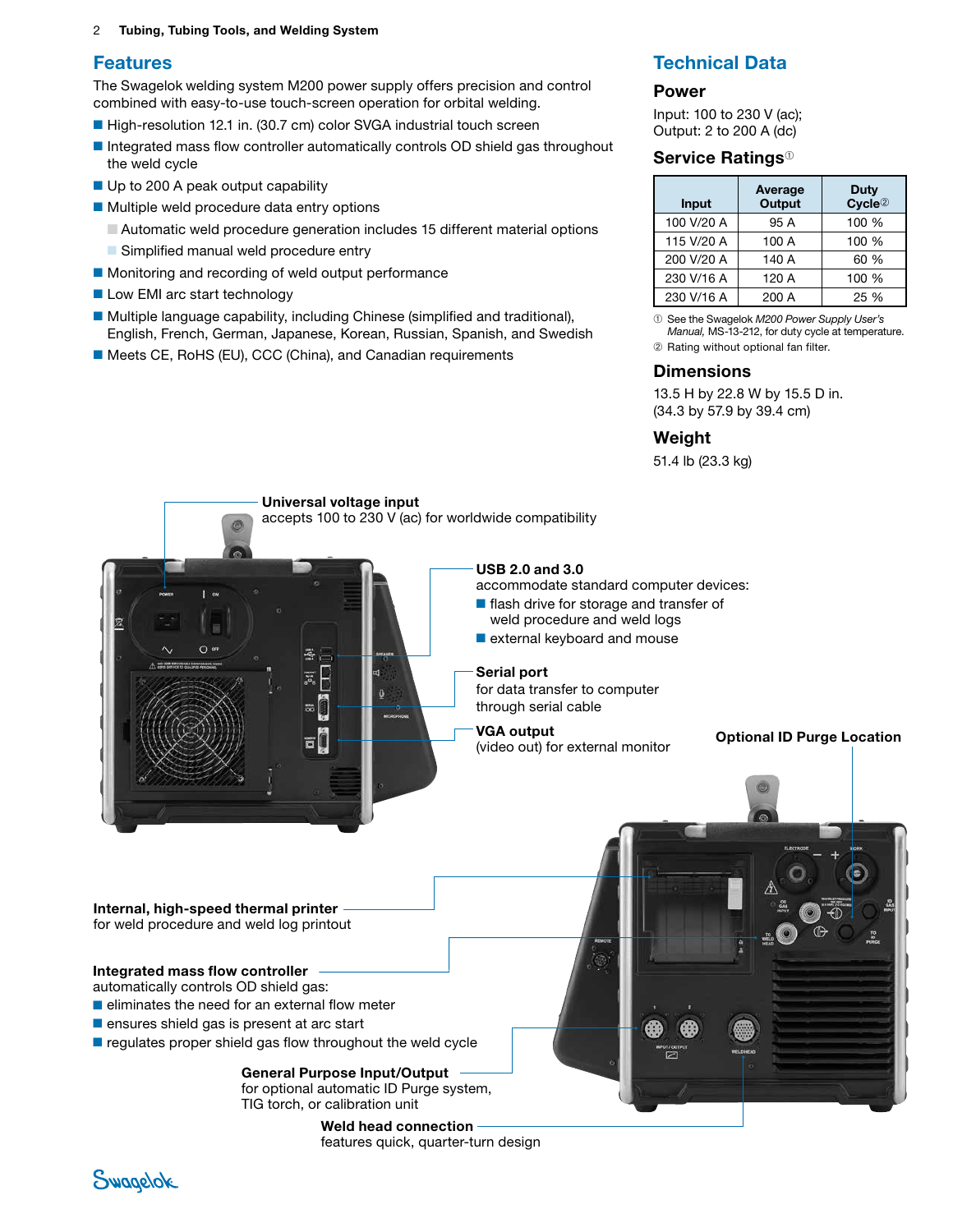# **Operation**

The Swagelok M200 power supply offers simple, user-friendly setup and operation. Screen appearances may vary with accessories in use.



## One-Touch Adjustments

Weld procedures are easily adjusted. One-touch adjustments can be made to alter the average current value for individual levels. Additionally, values for specific settings can be entered manually. The need to scroll through multiple screen displays is minimized, as all parameter information is just one touch away.

| Procedure        | SS 1 2 x .049                          | Programmer            | User manual example    |
|------------------|----------------------------------------|-----------------------|------------------------|
| Joint Type       | Tube - Tube                            | <b>Units</b>          | Inches                 |
| Material         | 316LV<br>316LV                         | <b>Tube Diameter</b>  | 0.500<br>뇌             |
| <b>Purge Gas</b> | 304<br>304L                            | <b>Wall Thickness</b> | 0.049<br>회             |
| Levels / Tacks   | 321<br>347<br>Carbon Steel             | Weld Head Type        | 5H<br>회                |
| # Levels         | <b>Hastelloy C276</b><br>Monel A400    | Procedure Type        | Multi Level - 1 Pass - |
| # Tacks          | Titanium<br>Inconel 625<br>Inconel 825 | Save Procedure        | Save Procedure<br>z    |

## Automatic OD Shield Gas Flow

The integrated mass flow controller automatically controls OD shield gas flow, which promotes consistent weld results and prevents weld head damage caused by a lack of OD shield gas. In addition, a blast purge feature is available, allowing reduced prepurge time and increased production rates.

## Automatic or Manual Weld Procedure Creation

The easy-to-use graphic interface, including the Auto Create feature, provides rapid weld procedure creation and execution.

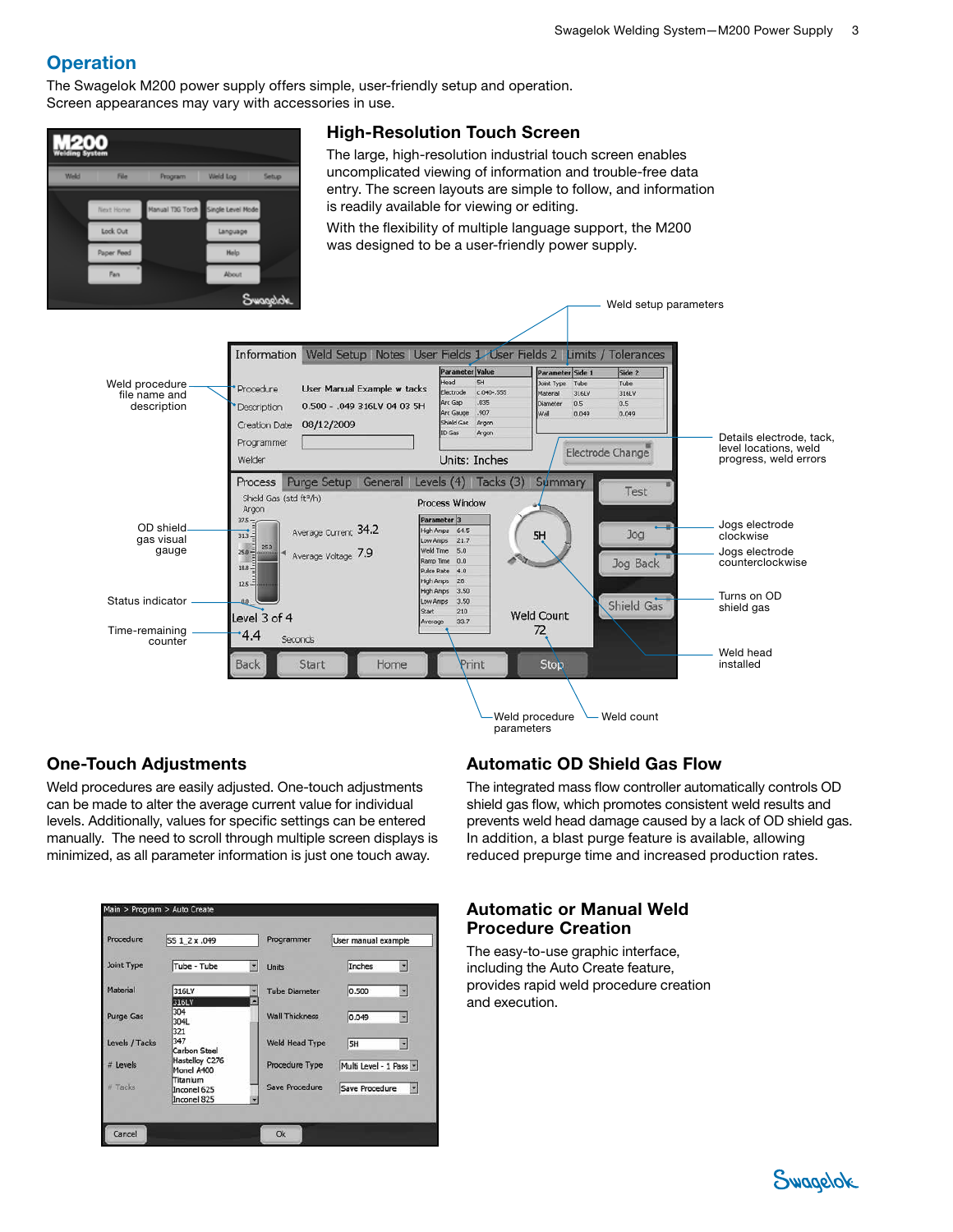4 Tubing, Tubing Tools, and Welding System

## Ordering Information

The Swagelok welding system M200 power supply is shipped in a heavyduty, custom case for ease of storage and transport. Power cord, user's manual, and 1/4 in. male Swagelok Quick-Connect stem are included.

To order an M200 power supply, add a plug type designator and user's manual designator to the basic ordering number: SWS-M200-

Example: SWS-M200-11-E



| Region                           | <b>Voltage</b>        | <b>Plug Type</b> |                            | <b>Designator</b> |
|----------------------------------|-----------------------|------------------|----------------------------|-------------------|
| Australia, China,<br>New Zealand | 230 V<br>50/60 Hz     | AS 3112          | $\hat{\cdot}$ )            | 18                |
| Continental<br>Europe, Korea     | 230 V<br>50/60 Hz     | <b>CEE 7/7</b>   | ピリ                         | 17                |
| Japan,<br>Taiwan                 | 100/115 V<br>50/60 Hz | <b>NEMA 5-15</b> | $(\cdot, \cdot)$           | 13                |
|                                  | 200/230 V<br>50/60 Hz | NEMA L6-20       | $\binom{1}{2}$             | 14                |
| India                            | 230 V<br>50/60 Hz     | <b>BS 546</b>    | $\langle \cdot \rangle$    | 21                |
| North<br>America                 | 115 V                 | <b>NEMA 5-15</b> | ( ا                        | 11                |
|                                  | 50/60 Hz              | <b>NEMA 5-20</b> | $(\cdot)$                  | 19                |
|                                  | 230 V<br>50/60 Hz     | <b>NEMA 6-15</b> | $\left(\cdot,\cdot\right)$ | 12                |
| United Kingdom                   | 115 V<br>50/60 Hz     | <b>IEC 309</b>   | $(\cdot)$                  | 15                |
|                                  | 230 V<br>50/60 Hz     | <b>BS 1363</b>   |                            | 16                |

#### User's Manual

| Language                | <b>Designator</b> |
|-------------------------|-------------------|
| Chinese<br>(simplified) | -C                |
| English                 | -E                |
| French                  | -F                |
| German                  | -G                |
| Japanese                | -J                |
| Korean                  | -K                |
| Russian                 | -R                |
| Spanish                 | -S                |

## Options and Accessories

#### Automatic ID Purge Control

The automatic purge control for the Swagelok M200 power supply provides a complete and fully automated inside diameter (ID) purge system, for a consistent, repeatable weld bead. When this option is combined with the standard integrated mass flow controller (MFC) of the M200 for outside diameter (OD) shield gas, it provides a complete, automated system for purge control.

For more information about the Automatic ID Purge Control, see the *Automatic ID Purge Control* catalog, [MS-02-3](http://www.swagelok.com/downloads/webcatalogs/EN/MS-02-342.PDF)67.

## Bar Code Scanner

The scanner allows fast and accurate data entry. The scanner comes with a 6 ft (1.8 m) cable and accepts 1D barcode format (other bar code formats available on request).



Ordering number: SWS-M200-BARCODE

#### Calibration Unit

The M200 calibration unit is used to calibrate the current and voltage of the Swagelok M200 power supply and verify the rotor speed of Swagelok weld heads. This enables



you to ensure the equipment is operating within specification without removing it from service.

Ordering number: SWS-M200-CAL

## Printer Paper

One roll of paper is included with the M200 power supply. Additional packages of rolls can be ordered separately. Each package contains 10 rolls.



Ordering number: CWS-DRP-PAPER

#### Remote Pendant

The pendant provides remote operation of primary power supply controls, as well as power supply status indicators. The remote pendant comes with a 15 ft (4.6 m) cable. Extension cable is available.



Ordering number: SWS-M200-REMOTE

#### TIG Torch

Expanding the versatility of the Swagelok M200 welding system, the M200 power supply offers a manual mode that can operate a dedicated manual tungsten inert gas (TIG) torch. This feature meets the needs



of customers who wish to perform manual welding. When combined with version 2.30 or later software, the M200 power supply can serve as a single weld power source for a customer's automated or manual weld needs.

Ordering number: SWS-M200-TORCH-KIT

#### Weld Head Adapter Cable

The weld head adapter cable allows connection from Swagelok weld heads

with multiturn-style connectors to Swagelok power supplies with quarter-turn–style connectors.

Ordering number: SWS-M200-WH-ADPTR